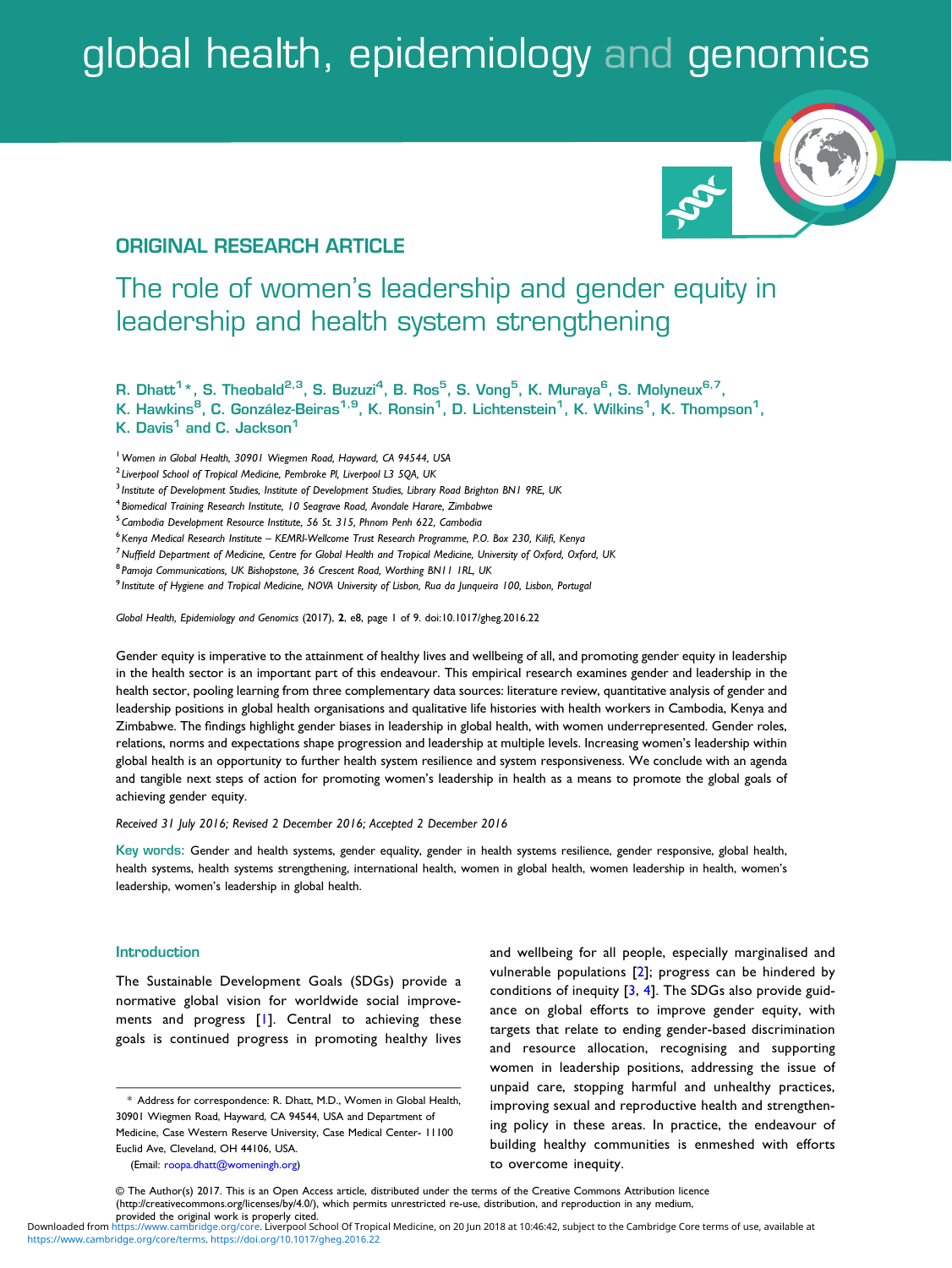Demographic, geographic and epidemiological change means that the burden of disease felt by women is signifi-cantly changing in scope [[5](#page-7-0)], with 'chronic diseases and NCDs such as cardiovascular disorders, stroke, cancer, diabetes, chronic obstructive pulmonary disease and mental health disorders now the leading causes of death and disability for women in almost all countries' [[6](#page-7-0)]. As health issues evolve, so must our response, within every area of global health and development  $[7, 8]$  $[7, 8]$  $[7, 8]$  $[7, 8]$ . Governance is a core pillar of health systems and greater parity and gender responsive, transformative leadership are essential in our efforts to strengthen health systems and meet the gender- and health-related SDGs [\[9](#page-7-0), [10](#page-7-0)].

Women make up the vast majority of those working in the field of global health; however, they are underrepresented within top institutions, in global policy and governance forums, in thought leadership panels, and across decision-making structures in the public and private sectors [[11\]](#page-7-0). While gender parity in leadership has not been achieved in many fields – including business, law, science, education, technology and political space – the gender gap in global health is particularly problematic as it is not reflect-ive of the practices and goals within the sector [[12\]](#page-7-0). Without the full and equal participation of all relevant stakeholders striving to achieve the global priorities, the global community is denying itself a valuable resource in reaching ambitious goals. It is important to recognise that the detrimental health impact of a gender imbalanced global health leadership remains largely unknown, while the benefits of gender equal leadership are many [\[13](#page-7-0)].

This paper presents a partnership between Women in Global Health (WGH)<sup>†</sup>I and the Research in Gender and Ethics (RinGS)2 consortium to conduct empirical research to examine the realities, challenges and opportunities of women's leadership in global health internationally and within Cambodia, Zimbabwe and Kenya and the implications for the creation of stronger and fairer health systems. It points to deficiencies in this area and signposts ways in which they could be overcome.

# **Methodology**

# Setting the context

This multi-method empirical research combines learning from three complementary data sources to assess gender equity, women's leadership and health systems strengthening, as discussed below:

# 1. Data source 1: Literature review

We conducted an extensive literature review using the US National Library of Medicine with the terminology '[women in global health], [women leadership in global



health], [women in health], [women leadership in health], [women leadership in medicine], [gender in health systems resilience], [gender and health systems].' This was followed by grey literature review retrieved in electronic format from government, international agencies, academics, conference publications and health industries websites from January to May 2016.

2. Data source 2: Quantitative analysis of gender and leadership positions in global health organisations

We researched primary quantitative data on the relationship between gender and leadership positions in Global Health Organisations and institutions through analysing data from purposefully selected international organisations working within global health. We used the public directories of conference programmes, leadership in ranked global health organisations and elected officials within ministries of health to gather data on the proportion of male and female leaders.

3. Data source 3: Qualitative life histories with health workers in Cambodia, Kenya and Zimbabwe

Given the paucity of data on women and leadership in the health sector, especially in low- and middle-income countries, we partnered with RinGs3 to synthesise findings from three qualitative research studies that aimed to explore how gender roles and relations impact on leadership in the health sector in different resource poor contexts as follows: Cambodia (Vong and Ros), Zimbabwe (Buzuzi et al.) and Kenya (Muraya et al.). For the sake of comparability we have only used findings derived from the life histories components of the research. There has been a growing interest and use of life histories – especially amongst researchers influenced by feminist epistemologies – to capture experiences and perceptions of research participants that may have been unheard and/or need situating within a particular context [[14\]](#page-7-0). Life histories are arguably particularly conducive to gender analysis as participants are enabled to narrate in their own voices their experiences of work and how gender shaped their experiences [[14\]](#page-7-0).

# Sampling and process of data collection

The Cambodian study took place in one province, covering two operational districts; the Zimbabwean study was undertaken in four districts in the Midlands Province and in the Kenya study in Mombasa and Kilifi counties in the coastal region. Life histories were conducted with purposively selected cadres of women and men health workers to capture diversity in terms of hierarchy, experience, age and gender. In Cambodia, 20 life histories were conducted with 16 women and four men, in Zimbabwe, 19, with 11 women and eight men and in Kenya 25, with 12 women and 13 men. Mindful of health worker busy workloads, researchers nego- † The notes appear after the main text. tiated a time and a place to conduct the life histories, which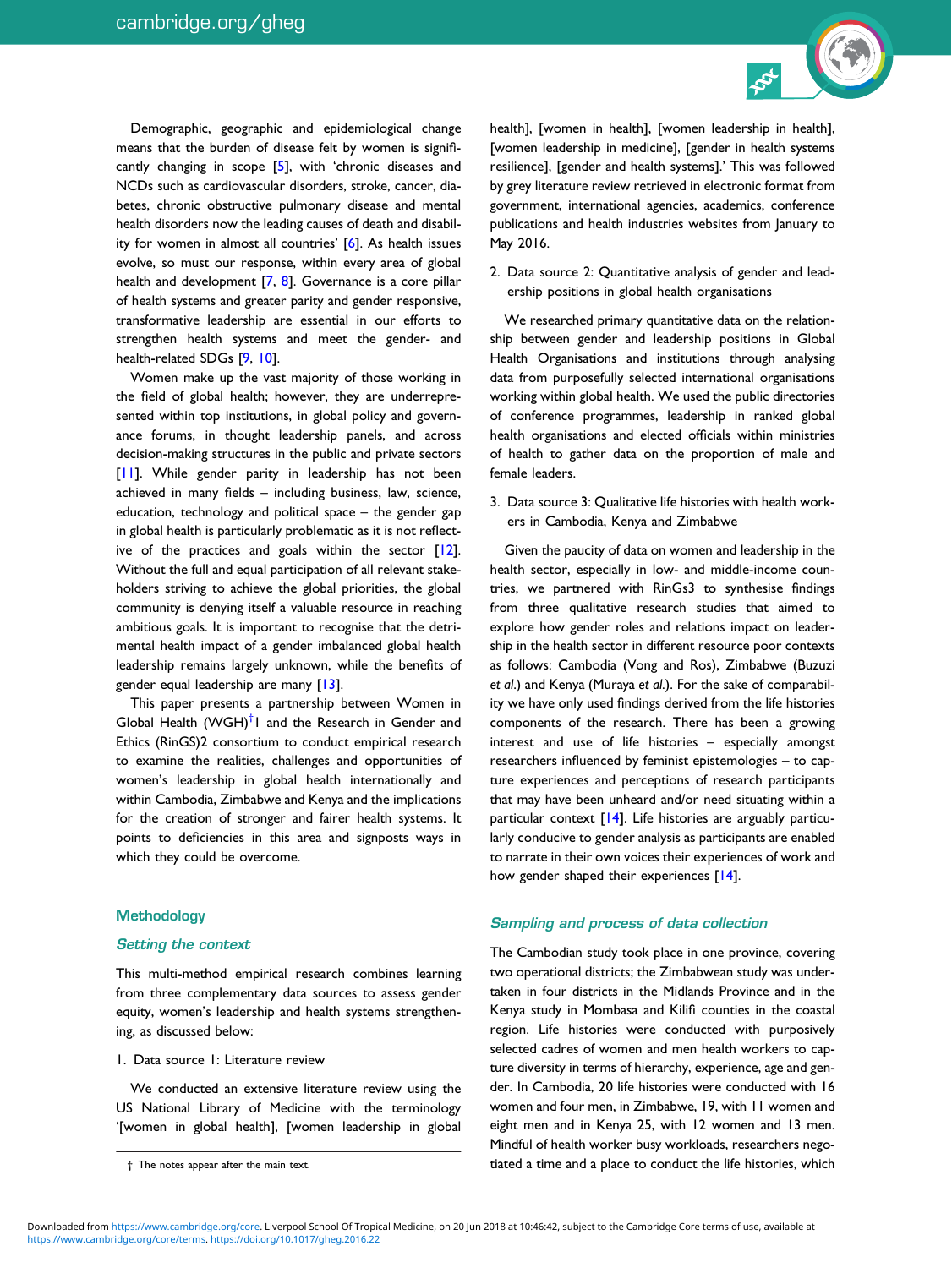

was most convenient for participants. Life histories were carried out by experienced social science researchers with the aim of enabling the participants to feel at ease, demarcate the stages of their life and career progression in their own terms and enable a reflective discussion on gender, expectations and roles and implications for access to training, promotion and career advancement opportunities. There was a focus through time (from childhood to training to employment) and also on the ways in which factors at different levels shape experiences.

# **Analysis**

All life history interviews were recorded (following informed consent), transcribed and analysed inductively following the framework approach to enable the identification of key themes emerging from the data with a particular focus on gender roles and relations  $[15]$  $[15]$ .

### **Ethics**

Informed consent was sought from all participants, and researchers were particularly careful to develop a good rapport with participants to facilitate a reflective and open discussion. Given small numbers of health workers in some contexts, particular care was taken to ensure confidentiality in the write up and dissemination of findings. Ethical clearance was gained from the respective national ethical boards.

As the concepts detailed in this paper use terminology that may be interpreted differently based on one's background or discipline, we make explicit our definitions as follows in Box 1, 'Selected Terminology'.

# **Results**

# Data sources 1 & 2: Status of women in global health: learning from the literature and quantitative research

In many countries, more than 75% of people engaged and working in global health are women, but this proportion of women is not reflected at the top levels of leadership [[26\]](#page-7-0). The Lancet Commission on Women and Health revealed that women are contributing around US\$3 trillion to global health care, but nearly half of this [2.35% of global gross domestic product (GDP)] is unpaid. The vast contribution of women and the integral role they play as a large part of the health-care labour force is often underappreciated and underrecognised  $[6]$  $[6]$  $[6]$ . In a study on the financial value of women's contributions in the health system in 2010, which included the analysis of 32 countries and 52% of the world's population, Langer estimated that the financial value of women's contributions in the health system in 2010 was 2.35% of global GDP for unpaid work (domestic care for family members, officially compensated in a select few countries) and 2.47% of GDP for paid work – the equivalent of US\$3.052 trillion [\[6\]](#page-7-0).

Inequity is widespread, especially at the highest levels of management and leadership, for instance, in 2015, only 27% of Ministers of Health were women [[27\]](#page-7-0). In 2014, only 24% of directors of global health centres at the top 50 US medical schools were women [\[12](#page-7-0)]. At the 68th World Health Assembly in May 2015 of the World Health Organization, only 23% of member state delegations had a woman in the role of chief delegate [\[28](#page-8-0)].

There are also large discrepancies with the numbers at the top leadership positions in global health-funding agencies (including the Global Fund to fight AIDS, TB and Malaria, GAVI, UNITAID, PEPFAR, PMI, the World Bank and UNAIDS) [\[29](#page-8-0)]. The Secretary General's Report on the Improvement of the Status of Women in the United Nations System (2014) showed a persistent inverse relationship between level of professional position and female representation [[30\]](#page-8-0). Within the Bill and Melinda Gates Foundation, the executive leadership team was only 25% women [[31\]](#page-8-0) and within the United Kingdom's Department for International Development 33% of leadership positions are occupied by women [\[32](#page-8-0)].

# Data source 3: Gender equity and women's leadership in human resources for health and health systems at national level: learning from qualitative research

Our analysis from the multiple contexts shows how gender roles, relations, norms and expectations shape progression and leadership at three intersecting levels: at the individual level; within households and communities and within health systems and institutions.

# Gender, motivation and possibilities at the individual level

Gendered motivation and decision making affects the uptake of leadership opportunities at the individual level. In Cambodia women constitute only 20% of those in senior roles in the Ministry of Health. Capacity, determination to succeed, and confidence supported their progression. When offered leadership positions women took a consensual approach to acceptance, seeking approval from families first.

Some female Cambodian managers emphasised 'thinking like men' and considered that 'women can do things like men' to motivate themselves to take the leadership position.

"I always perceive that whatever men can do, women can also do it. I always want to show my output and results to others." (F, Married, 58\_5)

Others mentioned hard work or willingness to try new challenges as a way for women to step into the leadership position.

"Though I was nervous, I had to do and must achieve it. At that time, I told myself I had to try it!" (F, Married, 44\_11)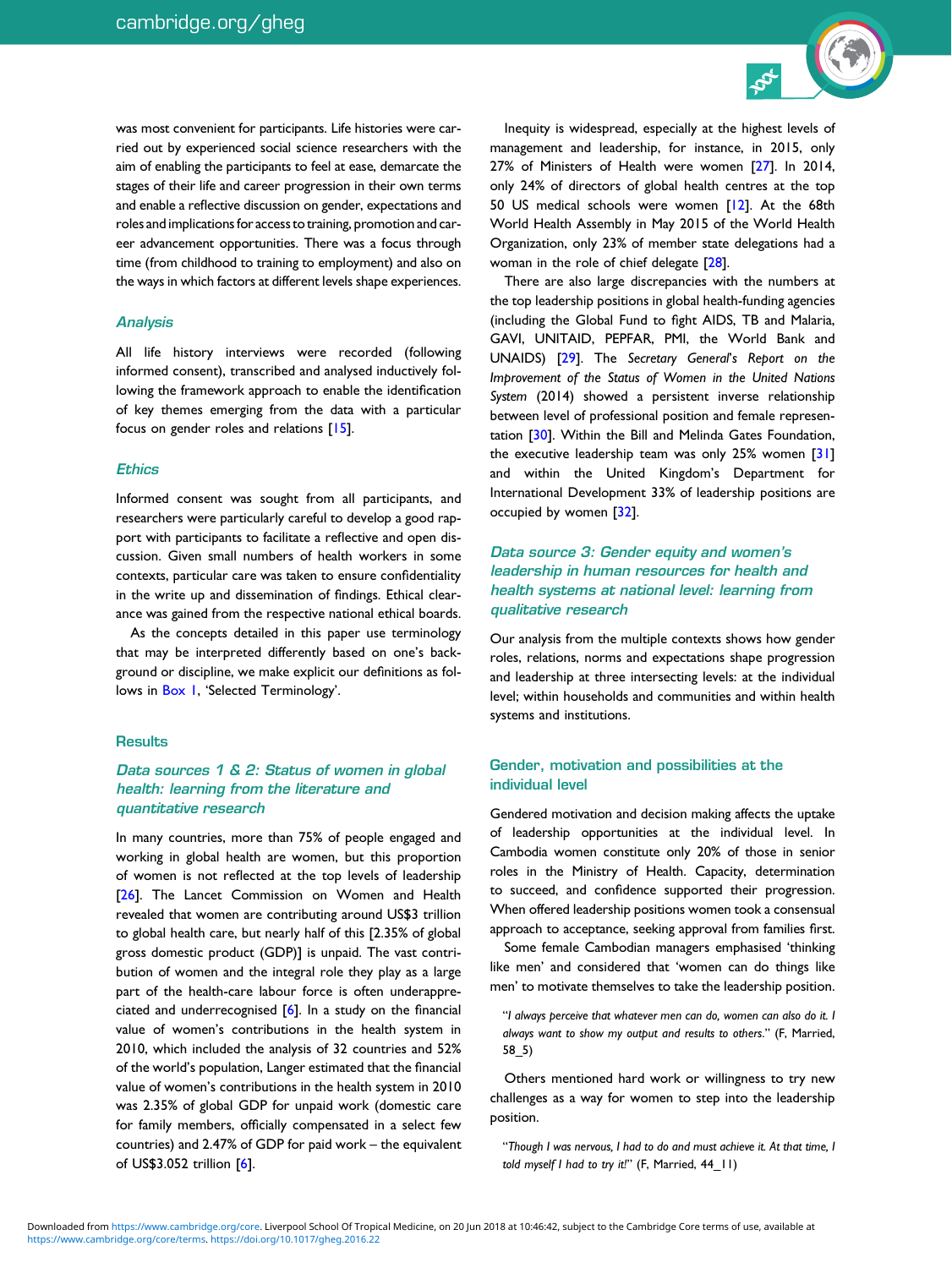

# Box 1. Selected terminology.

The concepts detailed in this paper use terminology that may be interpreted differently based on one's background or discipline. Hence, we make explicit our definitions as follows:

Global health

Global Health is the multi-disciplinary field of service, research, and training that seeks to improve the health of both individuals and popula-tions and to achieve health equity for all people worldwide, especially for the resource-poor [\[16](#page-7-0)]. It 'stands for a new context, a new awareness, a new strategic approach to matters of international health' [\[17\]](#page-7-0).

#### Gender v. sex

Gender – the socially constructed roles, behaviours, activities and attributes that a given society considers appropriate for males, females and other genders – affects how people live, work and relate to each other at all levels, including in relation to the health system [\[18\]](#page-7-0) whereas sex encompasses the biological differences between male and female, such as chromosomes and reproductive systems. Gender roles vary over time and between cultures, but sex varies little [\[18\]](#page-7-0).

Gender responsive

Being gender-responsive means recognising and understanding the lives, roles and contribution of women and men, ensuring that women benefit equally from interventions [\[19,](#page-7-0) [20](#page-7-0)].

Gender mainstreaming

Gender mainstreaming aims to promote gender equality. It is a process of analysing the consequences for women and men of any planned action, such as programming or policy, ensuring that the perspectives of both men and women are present in design, implementation, monitoring and evaluation [[21](#page-7-0)]. Gender mainstreaming always includes a systematic gender analysis, analysing the situation of women, men, boys and girls and their relationships to each other. Gender should be integrated in every aspect of programming and policy development, and actions working towards gender equality should be prioritised [\[22\]](#page-7-0).

#### Gender equity

Equity can be distinguished from equality in that while equality carries some notion of 'sameness', equity carries some notion of 'fairness'. Therefore while a focus on equality would argue that men and women should be treated exactly the same (that is, not discriminated against in the provision of healthcare explicitly on the basis of their sex), a focus on gender equity argues that men and women may have different needs and face different barriers to meeting those needs or having them met (Gender and Health Group, 1999) [\[23\]](#page-7-0).

Gender equality in global health leadership

Having gender equality in global health leadership refers to women and men having equal access to leadership positions, without norms, prejudices, discrimination, legislature or other standing in the way. Equal leadership means equal representation, power, rights and influence between genders. One way of monitoring this is by comparing the number of men and women in leadership positions, gender equality referring to at least 40% and not more than 60% of one gender. However, equal representation does not necessarily mean equal impact.

In the same way as gender is a social variable, there are other social variables influencing people's position in society; ethnicity, religion, class, age, disability, sexual orientation among others. Intersectionality refers to the fact that these variables interact, ensuring some people privileges and making it easier for them to reach global health leadership positions, resulting in diversity in the leadership not reaching its full potential. Gender-responsive, transformative leadership

Gender-responsive, transformative leadership is about approaching leadership through a multi-disciplinary value based approach. Gender-responsive leadership strives to gender mainstream 'the process of assessing the implications for women and men of any planned action, including legislation, policies or programmes, in all areas and at all levels. It is a strategy for making women's as well as men's concerns and experiences an integral dimension of the design, implementation, monitoring and evaluation of policies and programmes in all political, economic and societal spheres, so that women and men benefit equally and inequality is not perpetrated' [[22](#page-7-0)]. Gender-responsive, transformative leadership is not only about achieving gender equality, but about equipping women and men with the tools to change the mindset of society in manner to achieve gender equity at all levels. In the global health community, using such an approach to leadership can be a tool to achieve greater gender equity for achieving health and wellbeing of all people [\[22\]](#page-7-0).

Health system strengthening and resilience

A Health system consists of all people, institutions, resources and activities whose primary purpose is to promote, restore and maintain health [\[8\]](#page-7-0). Health system strengthening and resilience involves integrating national policies, strategies and plans with evidence-based research to evaluate and develop a health care system, which meets the needs of the community, while being responsive to disasters or public health crises [[24](#page-7-0), [25](#page-7-0)]. It involves shifting the focus from responding to singular diseases, to considering the broader system as a whole, and its ability to provide for the health care needs of everyone in the community [\[25\]](#page-7-0). Women play a critical role in strengthening health systems by giving voice to the concerns of half the population whose health care needs may be unmet and they also provide the bulk of health care worldwide in the formal and informal sectors [\[9](#page-7-0)]. In their 2016 Strategic Report, The Alliance for Health Policy and Systems Research emphasised the need to empower more women as leaders in conducting health systems research and policy making, and included them as one of their target groups in Objective 2, 'Support institutional capacity for the conduct and uptake of health policy and systems research [[25](#page-7-0)].'

# 'Carrying the baby': Gendered roles and reproductive responsibilities and their impact on leadership at the community level

Within Zimbabwe family responsibilities variously affected individual men and women with regards to taking up further studies or training opportunities. Female health workers reiterated that such decisions were difficult to make when children were still young and the training compelled them to be away for long periods. Both men and women noted that they considered paying school fees for their children first before they pay for their own studies. However, men tended to 'be impatient' and pursue self-funding courses, which gave them an advantage over women during interviews for promotion. More women reported that they lost senior positions to men because the men had better qualifications. In Zimbabwe, it is the norm that when husbands relocate for work, wives resign from their jobs to follow them. Through this process they can sacrifice accrued years of service and associated training and promotion opportunities.

In Cambodia women discussed the challenges they faced in juggling and family responsibilities, including breastfeeding,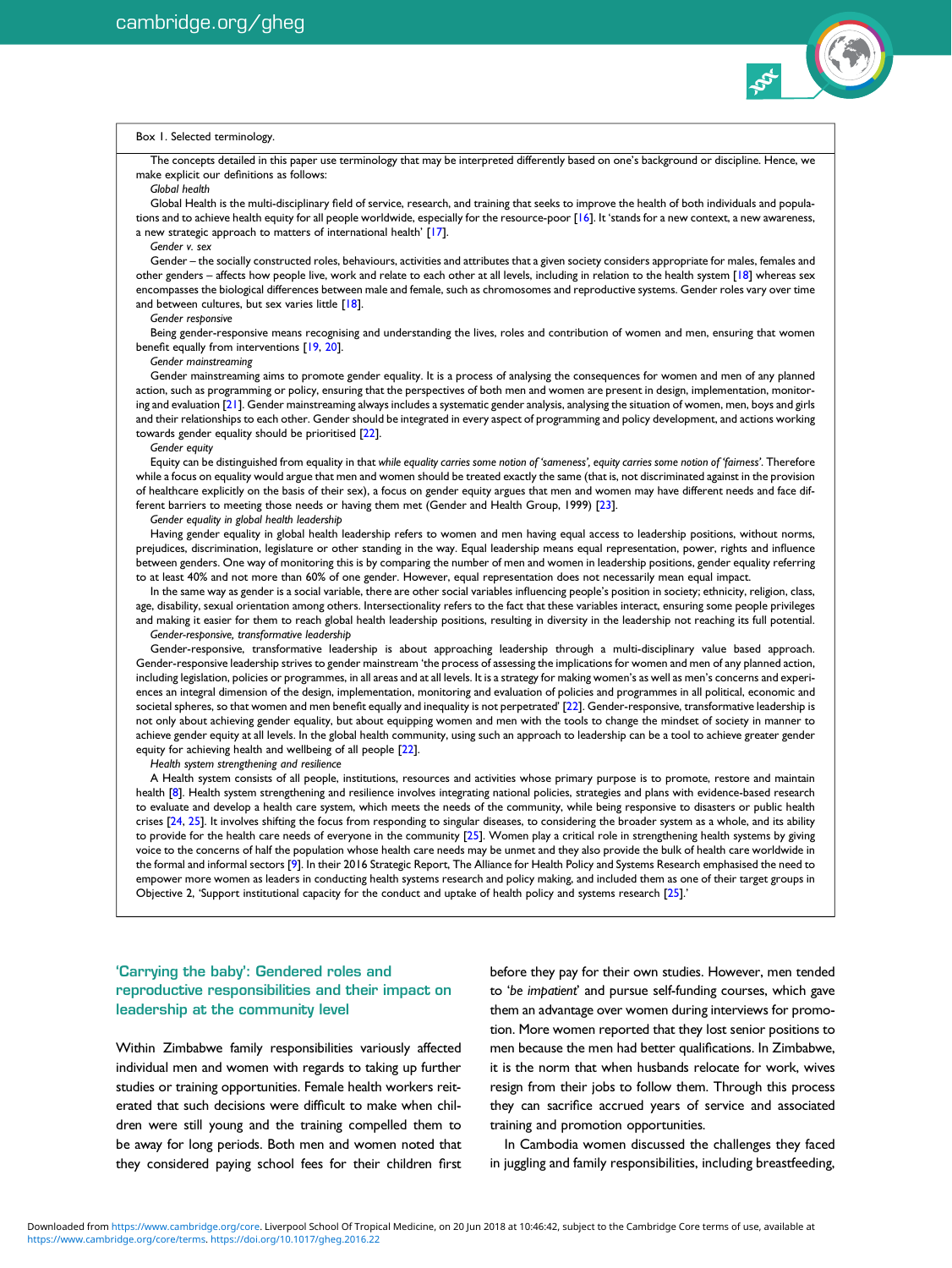

child raising and domestic chores, and their decisions tended to prioritise families rather than their career.

"The hardest thing for women was when I had meeting at province. I had to bring both my husband and children to go with me. After the meeting, I had to rush to breast-feed my children. If men have mission at province, they will go alone." (F, Married, 44\_11)

"…I carried my child with me as no one took care my child. Here [health facility] people can help me took after my child..." (F, Married, 30\_7)

Cambodian women who progressed to leadership levels emphasised the strong family/parental and spousal support in their career, or were single or married late.

Some Cambodian male managers emphasised that women's role and priorities should be in the home. Similarly, analysis of research on gender and leadership in Kenya, suggested that women were often perceived as childbearers and nurturers and that this was seen as a disadvantage to their career progression and ability to take up health leadership positions. As the following comment from a female senior manager suggests, this view was not only held by men:

"[When appointing a health manager]…if she is female you have to consider if she has kids or not. That makes a difference. You will find that you select someone, train them and invest so much in them, then after working for only a few months they fall pregnant and go off on maternity leave. Also once they have a child, the women tend to become irregular with work, there isn't that commitment…" (R016, female senior manager)

# The impact of norms, stereotypes and expectations within institutions on leadership

In Zimbabwe, human resource managers prefer to deploy men to very rural areas as they believe they will stay longer and not request transfers. Rural posting was discussed positively as a way to gain a wide range of experiences (in the absence of senior medical staff) and in turn was valued (by men) in terms of future access to training, invitations to international workshops, and promotion.

Within Kenya professional hierarchies play a role in the appointment of health leaders and this in turn can be shaped by gender; medical doctors (who are often male, although this situation is changing over time) tend to be preferentially selected for leadership positions. As the following quote suggests, these gendered professional hierarchies can influence leadership training and style:

"A doctor will always get the position…[but]…we need to change our perspective. If people can see nurses and other health professionals can also lead, doctors will also learn" (R011, male senior manager)

Research in Cambodia showed positive trends in national and provincial government structures in terms of greater sensitivity with the implementation of gender focal points and gender working groups to provide training on gender and leadership skills to health workers and ensure women representation at all levels.

"I already have a plan to promote women in leadership. First, I will organize training on gender to my staff and monitor their performance… Second, we will build capacity of men and women in leadership skills… I want to see more women to become the head of health centers" (F, Married, 58\_5)

Within provinces and districts the large majority of health workers are female and many women were appreciative of the support they received from (mainly male) superiors in trouble shooting and career progression (Box 2).

#### **Discussion**

The global health community has recognised the importance of gender equity and its achievement to be imperative to the attainment of healthy lives and wellbeing of all  $[4, 9]$  $[4, 9]$  $[4, 9]$  $[4, 9]$ . As a part of the broader development community, the global health community remain the greatest advocates and investors in women and girls [[7](#page-7-0)]. The SDGs have brought new impetus to the need for gender equity and SDG 5: 'Achieve gender equality and empower all women and girls' has a specific target on leadership: '5.5: Ensure women's full and effective participation and equal opportunities for leadership at all levels of decision-making in political, economic and public life'

The different data sources in this piece all highlight how gender inequity plays out at different levels of the health system across multiple contexts. There are some inspiring exceptions – 'positive deviants' – but overall leadership within this feminised sector is very male dominated. So without gender equity, what is the collateral damage? What is the significance of gender bias in health, health systems strengthening, health outcomes and the achieving the SDGs?

The global health community is not systematically addres-sing its own gender gap in global health leadership [[12\]](#page-7-0). Achieving gender parity in global health leadership at all levels of health systems is fundamental to tapping into all the potential of the global health community and creating solutions, which are both gender responsive and effective. Women's leadership is particularly important in addressing problems that directly affect their own lives, and in addres-sing areas with increasing inequities [[9\]](#page-7-0).

Langer states that currently women struggle to function to their full capacity due in large part to the lack of gendersensitive policies 'that enable women to integrate their social, biological and occupational roles.' [[6\]](#page-7-0). The learning from the qualitative life histories show how gender norms, expectations, roles and responsibilities at the individual level, within household, communities and institutions affect entry to the health sector, progression and leadership. Despite multiple challenges there are some examples of 'positive deviance', women who have managed to reach leadership positions. In these cases family and manager support has been very important for professional development. To support positive change requires changes in personal and family attitudes and practices. Institutions in the health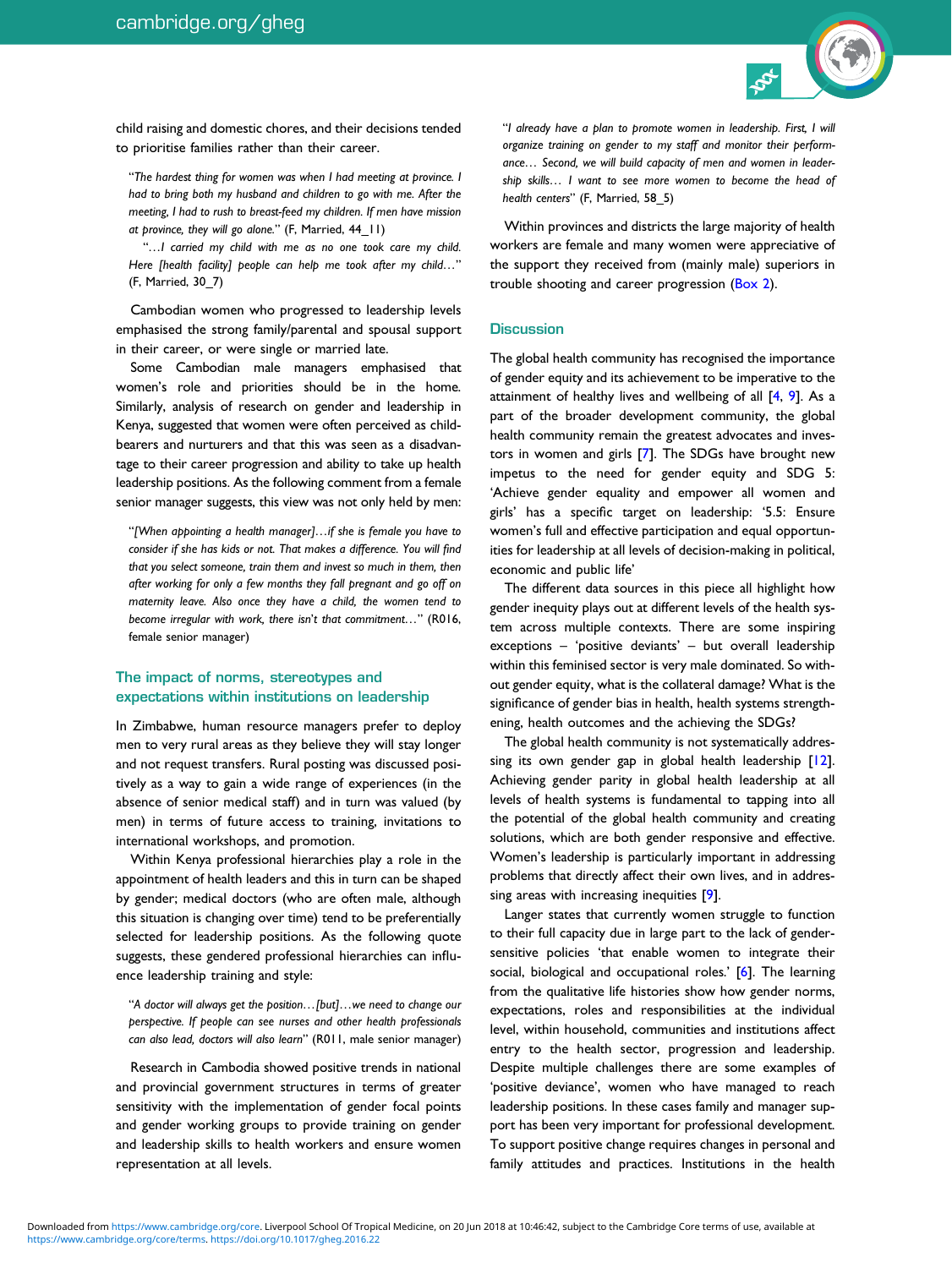

#### Box 2. Community health worker backgrounds.

#### Additional information for Cambodia

In Cambodia, the study was conducted in two operational districts (Battambang and Moung Russei), in Battambang Province [\[33\]](#page-8-0). 20 participants (14 females and six males) were purposively recruited based on four criteria: age, service date, skills and leadership positions. The ages of respondents ranged from 30 to 64 and majority of them is at 50s. Their service dates were drawn between 1980s, 1990s and 2000s. We also selected respondents with different professional skills, ranging from primary to secondary nursing or midwifery, to medical associate or medical doctor. The following leadership cadres of health managers were represented in our respondent selection:

- Deputy of Provincial Health Department
- Head of Operational District
- Deputy of Operational District
- Head of Referral Hospital
- Head of Health Center
- Deputy of Health Center

#### Additional information for Kenya

There were two case study counties (Kilifi and Mombasa) in Kenya. Respondents were drawn from the various County & Sub-County Health Management Teams within those two counties [[34](#page-8-0)]. Of the 25 respondents, 12 were male and 13 were female. The following cadres of health managers were represented in the respondent selection:

- County health executives
- County directors of health
- County chief officers of health
- Sub-county medical officers of health
- Sub-county public health nurses
- Sub-county facility management nurses
- Sub-county public health officers
- Sub-county disease surveillance coordinators and
- Sub-county programme coordinators

#### Additional information for Zimbabwe

The Zimbabwean study was undertaken in four districts in the (Kwekwe, Chirumanzu, Gokwe North and Gokwe South) Midlands Province [[35](#page-8-0)]. Life/career posting histories were conducted with purposively selected cadres of women and men health workers to capture diversity in terms of hierarchy, experience, age and gender. In Zimbabwe, 19 life histories were conducted with 11 women and eight men and key informant interviews  $N = 11$  (six males, five females) with human resource managers at different levels.

Questionnaires  $N = 140$  (57M, 83F) administered to older health workers (28 Environmental Health Technicians/officers, 32 Midwives, 21 Registered General Nurses, 59 State Certified Nurses/Primary Care Nurses). We targeted health workers have been in the health sector since 2000 up to 2009 when the multicurrency system was introduced.

Our key informants included:

- District Human Resources Officers
- District Nursing Officers
- Provincial Health Services Administrator
- Provincial Nursing Officer
- Matrons/Sisters-in-Charge at health facilities and or heads of departments within health facility e.g. Maternal and Child Health

OUTSTANDING

• Human Resources Director

system must put in place supportive policies and practices (for example, in relation to recruitment, supervision, strategies to address violence, child care and training). Health system governance should be approached through a gender lens to identify gender-based issues and inequities and lead to the creation of structures that explicitly address these issues.

Current research that has analysed gender inequity in health has shown that the presence of gender inequality damages the physical and mental health of millions of girls and women across the globe. Furthermore, it has detrimental outcomes on the physical and mental health of men and boys, even considering the many ways it benefits men through resources, power, authority and control [\[4\]](#page-7-0). These findings create a compelling case regarding the need for gender equality within society and in global health as a service, but further evidence is needed on the impact that gender inequality in global health leadership has on health systems strengthening, its programming and its effectiveness.

Existing research on gender parity in leadership and empowerment of women in many other sectors – science and technology, business and other non-health fields – demonstrates the financial loss of not facilitating conditions for women to be equals in economic participation. McKinsey, a leading consulting group, estimates that achieving gender parity would be worth around US\$28 trillion to the global economy, an increase of 26% from levels pro-jected given conditions of continued gender inequity [[36\]](#page-8-0). While a rights-based approach should be reason enough for achieving gender parity in global health leadership, the global health research community must make an evidencebased case for gender parity, based on health outcomes, to support a more expedited transformation of the sector's policies. The global health community must evaluate leadership at all levels and how it impacts on health outcomes.

The evidence is limited but suggests clear links between women's leadership and more equitable health outcomes in different contexts and at different levels of the health system. A review done by Down et al in 2014, using randomised trials, showed that women in leadership positions in governmental organisations implement different policies than men and that these policies are more supportive of women and children [[12\]](#page-7-0). After a 1993 constitutional amendment in India that required rural villages to state whether or not their village was headed by a female leaders, a field study was conducted that looked at female leadership and outcomes, and showed that women tended to invest in public works more closely linked to women's concerns, such as clean drinking water  $[12]$  $[12]$ . Men invested in works more aligned with men's concerns and activities, such as irrigation systems for farming. Even more notably, a review ten years later demonstrated that those villages that had female leaders were more likely to create enabling environments for girls – highlighting education, elevated job aspirations and a shift away from an emphasis on domestic chores [[12\]](#page-7-0). In the Downs study, gender was shown to influence decision making and have an impact on women's health in field analysis [[12\]](#page-7-0). Larger scale studies which systematically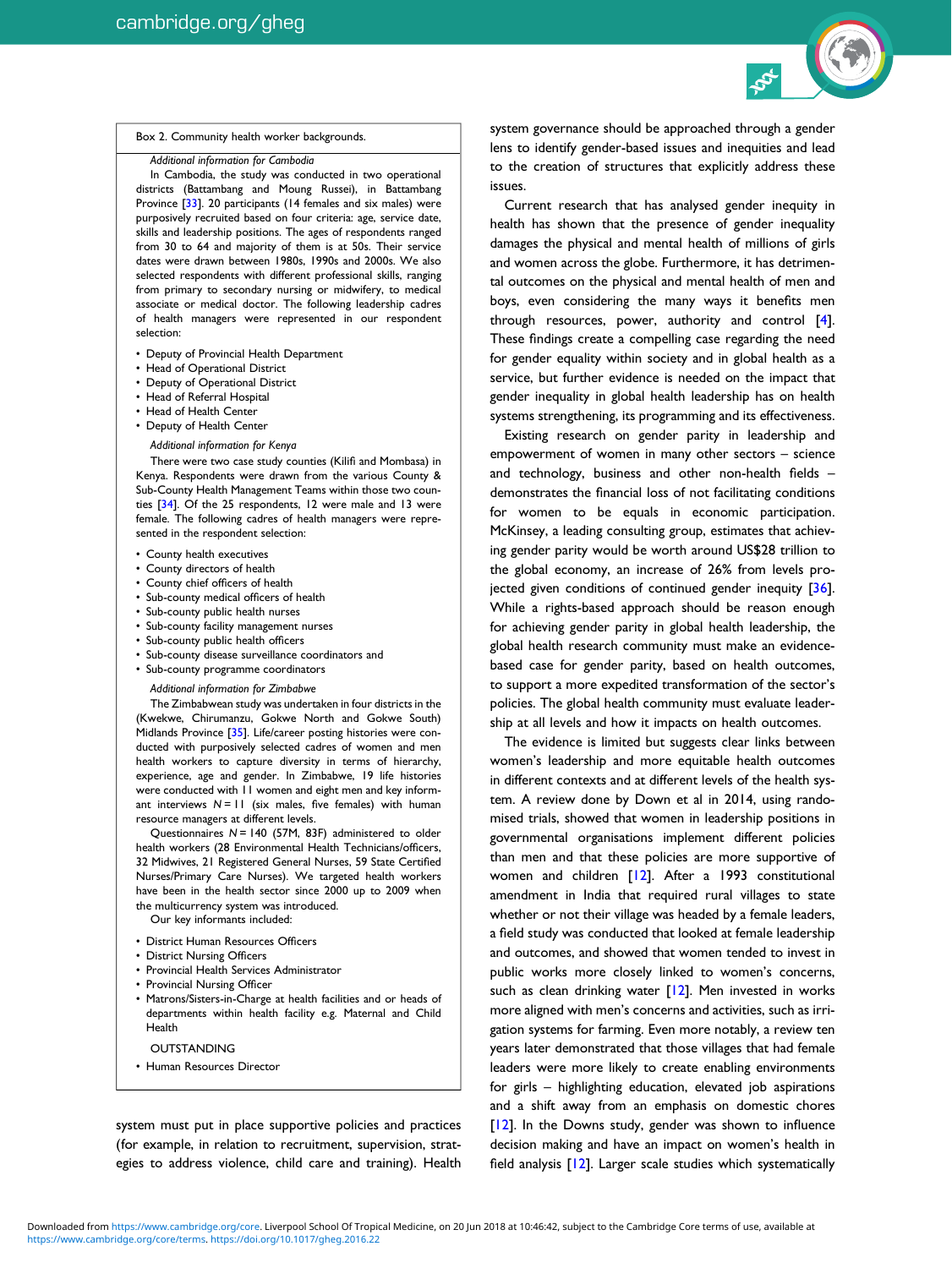approach global health leadership through a gender analysis are needed to grasp the full effect of gender inequity in the global health community and create gender-responsive resolutions.

# Time to act: setting an agenda for change

We need to build gender equity in global health leadership at all levels. Our analysis shows how health systems depend on women as providers of health care, yet women rarely lead within the systems they contribute so much to. Where they do lead, they often utilise different styles and set different priorities that are arguably more responsive to health needs of the full spectrum of people – women, men, girls, boys and people of other genders. We need strong responsive health systems and this means making the most of the leadership talent pool. Below, we outline an agenda for action.

The way forward:

1. Leadership that is gender responsive and institutionalised

Gender-responsive leadership is needed at all levels of health systems, as is work towards eliminating gender bias and discrimination [[9](#page-7-0)] in order to support full participation of all genders and assure equitable access to opportunities.

- All people, regardless of gender, working in the global health field and health sector and especially in leadership roles, should be required to go through a gender-responsive training as part of a core competencies training [\[22\]](#page-7-0).
- 2. Development of enabling environments for women's leadership

Recognising and increasing the visibility of women's leadership in global health through: (1) hosting gender balanced events; (2) a recognition system; and (3) active recruitment of women leaders at all levels should be a priority in global health [[11](#page-7-0)–[13](#page-7-0), [26](#page-7-0)–[32\]](#page-8-0). Such environments will contribute to institutional re-structuring that provides support to women both in building careers and in progressing and continuing to achieve throughout the life course.

- Increase thought leadership events related to women's role in global health [[11\]](#page-7-0).
- Support leadership development, including management training and soft skills (i.e. diplomacy, negotiation and storytelling) [[12\]](#page-7-0).
- Build capacity, including formal training in technical skills, research and mentorship [\[12](#page-7-0)].
- Mentorship should be cultivated early in training, with greater investment in mentorship in the mid-career level, when women leaders are at greatest risk for leaving the talent pipeline. Mentorship should be gender responsive, with men and women, alike being equipped with the knowledge and tools to recognise gender specific challenges, in addition to providing guidance on career advancement, work-life balance and overall resilience [[12\]](#page-7-0).
- Develop networks create space for women to connect with women in the global health community-locally, nationally and internationally. Spaces are needed where women can share their experiences unique to them allowing validation of their experiences and a place for both personal and professional development through peer-to-peer support [\[12](#page-7-0)].
- Increase flexibility for men and women in global health to accommodate personal, domestic, and family obligations, including increasing part-time opportunities and longer extensions [\[12](#page-7-0)].
- Improve policy and practice in terms of the health and safety risks women face in carrying out their health-related roles. This could include: increased health and emergency evacuation coverage; flexibility to accommodate for unexpected crises and personal emergencies; family support; and additional gender-sensitive security budgets [[12](#page-7-0)].
- 3. Research and data should be disaggregated and reflexive in terms of sex and gender

Disaggregation of all health research, specifically accounting for sex and gender in the development of research questions, design experiments, analysis of data and reporting of results particularly as it pertains to health systems governance. Gender plays a significant role in considerations made in research design and data collection and affects outcomes on an individual, community and international level, as was evidenced with the quantitative and qualitative data collected during the course of research and 'Improving women's health will require a serious and sustained investment in 'big' and better data, as well as in the collective and cumulative knowledge base of what is known as the 'science of delivery' [[6,](#page-7-0) [7\]](#page-7-0).

- Further research and analysis on the impact of women's leadership from design to implementation to health outcomes.
- Further research and analysis of the mid-career 'pipe-line drain' of women leaders in global health.

# **Notes**

- 1 Women in Global Health (WGH) is an independent movement working with partners at all levels to achieve gender equity within global health leadership in order to achieve overall equity in global health. In order to address this disparity in leadership positions, Women in Global Health focuses on five strategic priority areas of: (1) Raising Awareness and Understanding; (2) Capacity Building; (3) Research and Data Collection; (4) Policy Analysis and Recommendations; and (5) Mentorship and Networking. WGH works with other global health genderfocused organizations and supporters to encourage stakeholders from governments, civil society, foundations, academia and professional associations and the private sector to achieve gender equality in global health leadership.
- 2 The Research in Gender and Ethics (RinGs) consortium is an initiative that brings together three health systems focused Research Programme Consortia (RPC): Future Health Systems, ReBUILD and RESYST, in a partnership to galvanise gender and ethics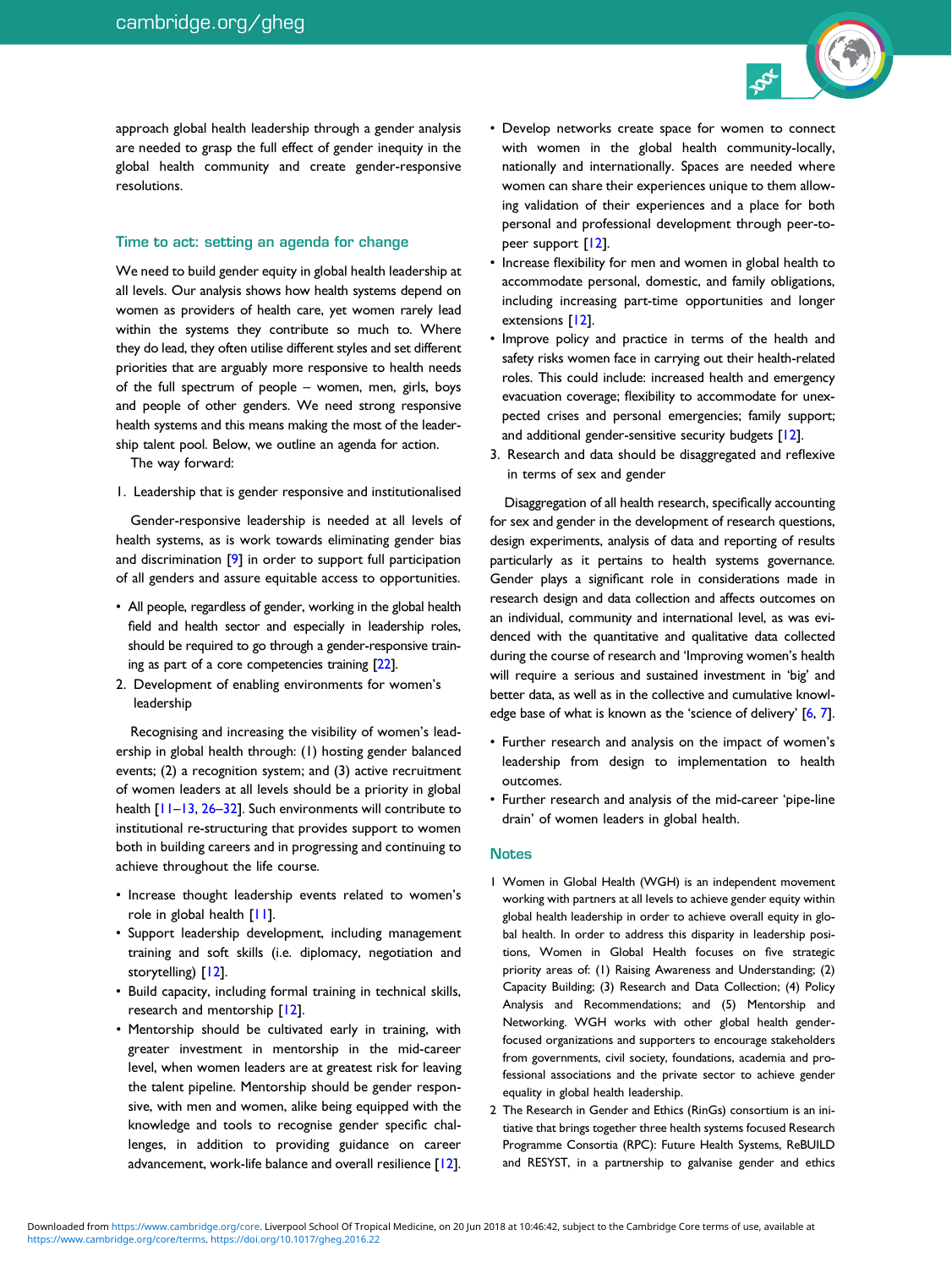<span id="page-7-0"></span>

3 <http://resyst.lshtm.ac.uk/rings>

#### Acknowledgements

UK Department for International Development (DFID) supports the RinGS initiative. We thank all those who participated in the life histories for sharing their experiences. Research in gender and ethics (RinGS): Building stronger health systems is funded by the UK Department for International Development. The views expressed are not necessarily those of DFiD.

# Declaration of Interest

None.

# Ethical Standard

Informed consent was sought from all participants, and researchers were particularly careful to develop a good rapport with participants to facilitate a reflective and open discussion. Given small numbers of health workers in many contexts, particular care was taken to ensure confidentiality in the write up and dissemination of findings. Ethical clearance was gained from the respective national ethical boards.

# **References**

- 1. United Nations-Sustainable Development Knowledge Platform. ([https://sustainabledevelopment.un.org/topics/](https://sustainabledevelopment.un.org/topics/sustainabledevelopmentgoals) [sustainabledevelopmentgoals](https://sustainabledevelopment.un.org/topics/sustainabledevelopmentgoals)). Accessed 19 March 2016.
- 2. Gostin and Frideman. The Sustainable Development Goals. Washington, DC: One Health in the World's Development Agenda.
- 3. United Nations Development Program Human Development Report, 1994. [\(http://hdr.undp.org/sites/](http://hdr.undp.org/sites/default/files/reports/255/hdr_1994_en_complete_nostats.pdf) default/fi[les/reports/255/hdr\\_1994\\_en\\_complete\\_nostats.](http://hdr.undp.org/sites/default/files/reports/255/hdr_1994_en_complete_nostats.pdf) [pdf\)](http://hdr.undp.org/sites/default/files/reports/255/hdr_1994_en_complete_nostats.pdf). Last accessed 19 March 2016.
- 4. World Health Organization. Commission on Social Determinants of Health. [\(http://www.who.int/](http://www.who.int/social_determinants/thecommission/finalreport/en/) social determinants/thecommission/finalreport/en/).
- 5. Millennium Development Goals. [\(http://www.un.org/](http://www.un.org/millenniumgoals/) [millenniumgoals/](http://www.un.org/millenniumgoals/)). Accessed 19 March 2016.
- 6. Langer A. Women and health: the key for sustainable development. Lancet 2015; 386: 1112–1114.
- 7. Kim J, Evans T. Promoting women's health for sustainable development. The Lancet 2015; 386: e9–e10, Publisher: Lancet Publishing Group.
- 8. **USAID.** USAID's vision for health systems strengthening. [\(https://www.usaid.gov/sites/default/](https://www.usaid.gov/sites/default/files/documents/1864/HSS-Vision.pdf)files/documents/1864/ [HSS-Vision.pdf](https://www.usaid.gov/sites/default/files/documents/1864/HSS-Vision.pdf)). Accessed 20 April 2016.
- 9. World Health Organization. Women and Health. 2009. [\(http://www.who.int/gender/women\\_health\\_report/](http://www.who.int/gender/women_health_report/full_report_20091104_en.pdf) [full\\_report\\_20091104\\_en.pdf](http://www.who.int/gender/women_health_report/full_report_20091104_en.pdf)). Accessed 20 April 2016.
- 10. Georgetown University Institute for Transformational Leadership. Define transformative leadership. [\(http://scs.georgetown.edu/departments/37/](http://scs.georgetown.edu/departments/37/institute-for-transformational-leadership/leadership-principles) [institute-for-transformational-leadership/](http://scs.georgetown.edu/departments/37/institute-for-transformational-leadership/leadership-principles) [leadership-principles](http://scs.georgetown.edu/departments/37/institute-for-transformational-leadership/leadership-principles)). Accessed 19 March 2016.
- 11. Women Leaders in Global Health Initiative. [\(http://](http://globalhealth.org/about-us/wlghi/) [globalhealth.org/about-us/wlghi/\)](http://globalhealth.org/about-us/wlghi/). Accessed 24 April 2016.
- 12. Downs JA. Increasing women in leadership in global health. Academic Medicine 2014; 89: 1103–1107.
- 13. Just Actions. The female leadership dividend. ([http://](http://justactions.org/just-action/50-female-leadership/) [justactions.org/just-action/50-female-leadership/\)](http://justactions.org/just-action/50-female-leadership/). Accessed 24 April 2016.
- 14. Ssali S, Theobald S. Using life histories to explore gendered experiences of conflict in Gulu District, northern Uganda: implications for post-conflict health reconstruction. South African Review of Sociology 2016; 47: 81–98.
- 15. Spencer L, Ritchie J, O'Connor W. Analysis: practices, principles and processes. In: Ritchie J, Lewis J, eds. Qualitative Research Practice: a Guide for Social Science Students and Researchers. London: SAGE, 2003.
- 16. Koplan JP, et al. Consortium of Universities for Global Health Executive Board. Towards a common definition of global health. Lancet 2009; 373: 1993–1995.
- 17. Kickbusch I. Global Health- A definition, 2002. ([http://www.](http://www.ilonakickbusch.com/kickbusch-wAssets/docs/global-health.pdf) [ilonakickbusch.com/kickbusch-wAssets/docs/global-health.](http://www.ilonakickbusch.com/kickbusch-wAssets/docs/global-health.pdf) [pdf\)](http://www.ilonakickbusch.com/kickbusch-wAssets/docs/global-health.pdf). Accessed 19 March 2016.
- 18. Morgan R, et al. How To Do (or Not To Do)... Gender Analysis in Health Systems Research. Baltimore, MD: Health Policy and Planning, 2016.
- 19. World Health Organization. Gender, Equity and Human Rights 2016. ([http://www.who.int/gender-equity-rights/](http://www.who.int/gender-equity-rights/understanding/gender-definition/en/) [understanding/gender-de](http://www.who.int/gender-equity-rights/understanding/gender-definition/en/)finition/en/). Accessed 19 March 2016.
- 20. Bloom B, Owen B, Covington S. Gender-Responsive Strategies: Research, Practice, and Guiding Principles Report 2003. Washington, DC: US Department of Justice, 2003.
- 21. UNDP. Checklist for Integrating Gender into the Processes and Mechanisms of the Global Fund to Fight AIDS, Tuberculosis and Malaria. 2015.
- 22. UN Women. Gender Mainstreaming. [\(http://www.](http://www.unwomen.org/en/how-we-work/un-system-coordination/gender-mainstreaming) [unwomen.org/en/how-we-work/un-system-coordination/](http://www.unwomen.org/en/how-we-work/un-system-coordination/gender-mainstreaming) [gender-mainstreaming](http://www.unwomen.org/en/how-we-work/un-system-coordination/gender-mainstreaming)). Accessed 24 March 2016.
- 23. Gender and Health Group (1999). [\(http://www.lstmed.ac.](http://www.lstmed.ac.uk/sites/default/files/pictures/Guidelines%20for%20the%20Analysis%20of%20Gender%20and%20Health.pdf) uk/sites/default/fi[les/pictures/Guidelines%20for%20the%](http://www.lstmed.ac.uk/sites/default/files/pictures/Guidelines%20for%20the%20Analysis%20of%20Gender%20and%20Health.pdf) [20Analysis%20of%20Gender%20and%20Health.pdf](http://www.lstmed.ac.uk/sites/default/files/pictures/Guidelines%20for%20the%20Analysis%20of%20Gender%20and%20Health.pdf)).
- 24. World Health Organization. Health systems are the enablers for maximizing health in all. 2014. ([http://who.int/](http://who.int/healthsystems/about/WHOHealthSystemsBrochure(2).pdf) [healthsystems/about/WHOHealthSystemsBrochure\(2\).pdf](http://who.int/healthsystems/about/WHOHealthSystemsBrochure(2).pdf)). Accessed 22 April 2016.
- 25. World Health Organization. Investing in Knowledge. 2015. ([http://apps.who.int/iris/bitstream/10665/204806/1/](http://apps.who.int/iris/bitstream/10665/204806/1/WHO_HIS_HSR_16.1_eng.pdf) [WHO\\_HIS\\_HSR\\_16.1\\_eng.pdf](http://apps.who.int/iris/bitstream/10665/204806/1/WHO_HIS_HSR_16.1_eng.pdf)). Accessed 22 April 2016.
- 26. HRH Global Resource Center. Gender and Health Workforce Statistics. ([http://www.hrhresourcecenter.org/](http://www.hrhresourcecenter.org/gender_stats) gender stats). Accessed 19 March 2016.
- 27. Central Intelligence Agency. World Leaders, 2016. [\(https://www.cia.gov/library/publications/world-leaders-1/AF.](https://www.cia.gov/library/publications/world-leaders-1/AF.html) [html](https://www.cia.gov/library/publications/world-leaders-1/AF.html)). Last accessed 20 April 2016.